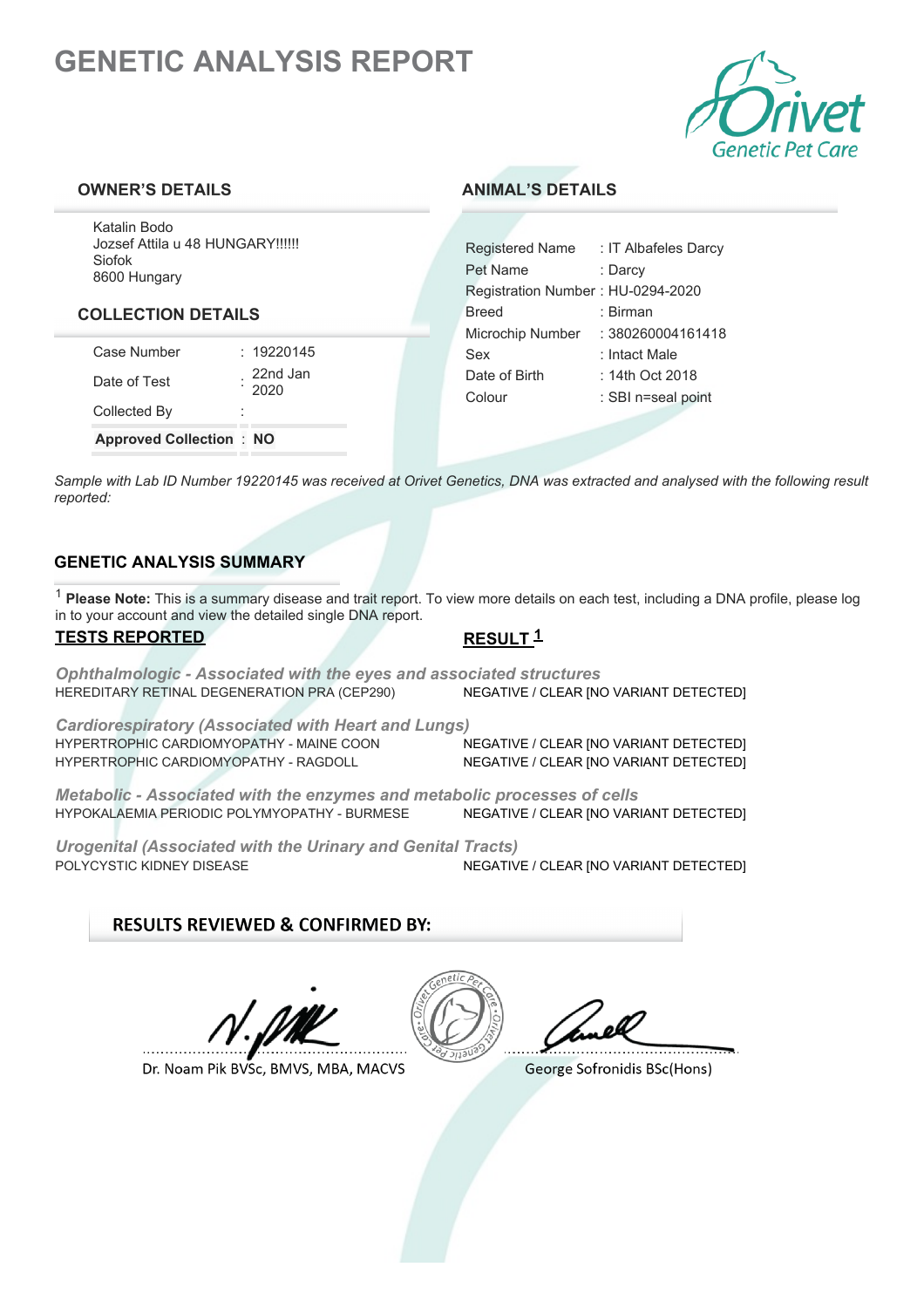ORIVET GENETIC PET CARE

Suite 102A/ 163 - 169 Inkerman Street, St Kilda 3182, Australia t +61 3 9534 1544 | f +61 3 9525 3550 e admin@orivet.com www.orivet.com

**ORIVET INTERNATIONAL - USA** 20 Church Street,<br>Hartford, CT 06103 t +844-4 ORIVET (Ext. 105) e usa@orivet.com www.orivet.com

ORIVET INTERNATIONAL - JAPAN 3-6-2, Kumata, Higashisumiyoshi-ku,<br>Osaka-shi, Osaka 546-0002, Japan t 080 8312 41187 (Japan) e japan@orivet.com.au www.orivet.jp



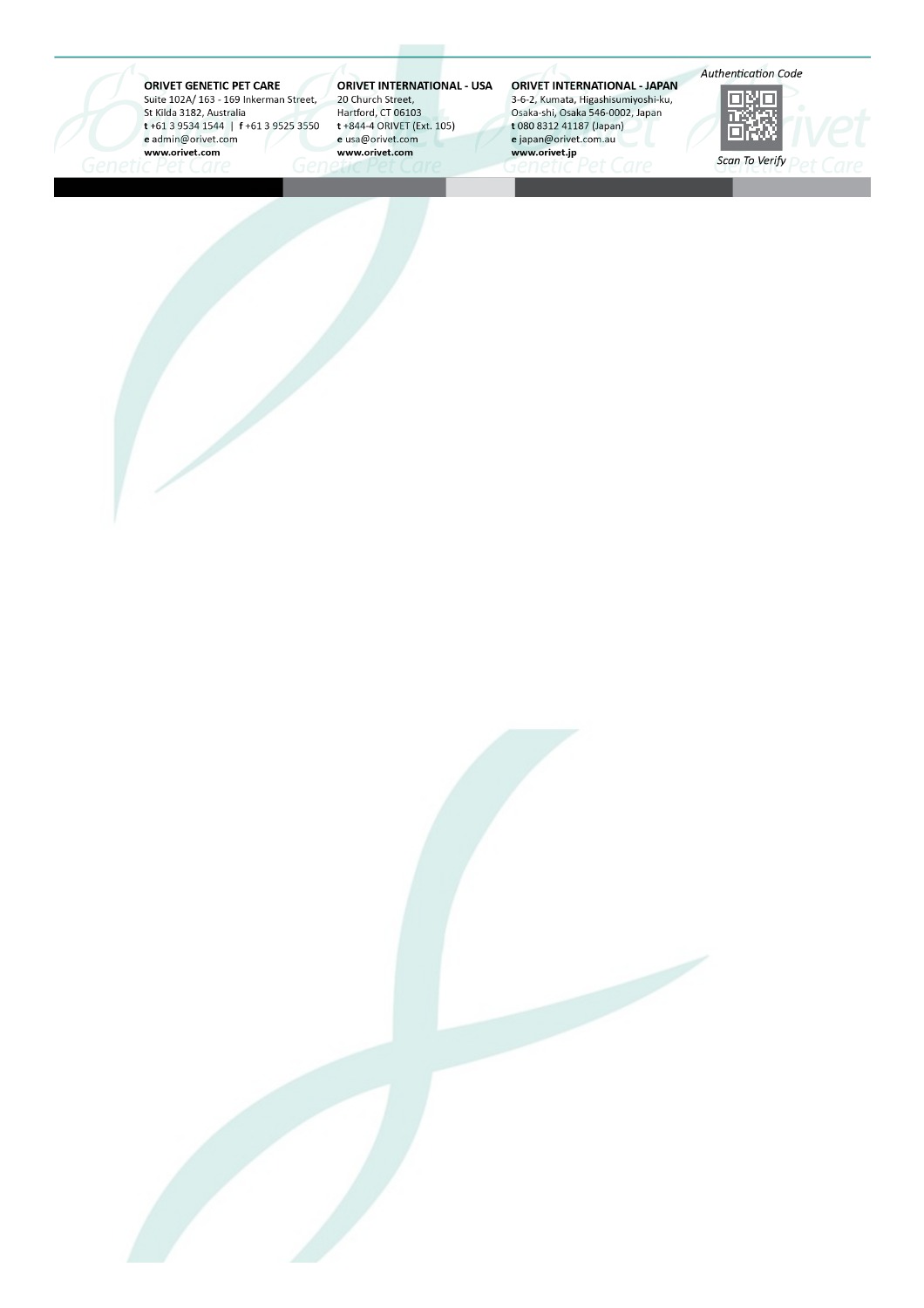## **EXPLANATION of RESULT TERMINOLOGY**

The terms below are provided to help clarify certain results phrases on your genetic report. The phrases below are those as reported by Orivet and may vary from one laboratory to the other.

## NEGATIVE / CLEAR [NO VARIANT DETECTED]

No presence of the variant (mutation) has been detected. The animal is clear of the disease and will not pass on any disease-causing mutation.

#### CARRIER [ONE COPY OF THE VARIANT DETECTED]

This is also referred to as HETEROZYGOUS. One copy of the normal gene and copy of the affected (mutant) gene has been detected. The animal will not exhibit disease symptoms or develop the disease. Consideration needs to be taken if breeding this animal - if breeding with another carrier or affected or unknown then it may produce an affected offspring.

#### POSITIVE / AT RISK [TWO COPIES OF THE VARIANT DETECTED]

Two copies of the disease gene variant (mutation) have been detected also referred to as HOMOZYGOUS for the variant. The animal may show symptoms (affected) associated with the disease. Appropriate treatment should be pursued by consulting a Veterinarian.

#### POSITIVE HETEROZYGOUS [ONE COPY OF THE DOMINANT VARIANT DETECTED]

Also referred to as POSITIVE ONE COPY or POSITIVE HETEROZYGOUS. This result is associated with a disease that has a dominant mode of inheritance. One copy of the normal gene (wild type) and affected (mutant) gene is present. Appropriate treatment should be pursued by consulting a Veterinarian. This result can still be used to produce a clear offspring.

#### POSITIVE HOMOZYGOUS ITWO COPIES OF THE DOMINANT VARIANT DETECTEDI

Also referred to as POSITIVE HOMOZYGOUS. Two copies of the disease gene variant (mutant) have been detected and the animal may show symptoms associated with the disease. Please Note: This disease has dominant mode of inheritance so if mated to a clear animal ALL offspring with be AFFECTED – HETEROZYGOUS ONE COPY.

#### NORMAL BY PARENTAGE HISTORY

The sample submitted has had its parentage verified by DNA. By interrogating the DNA profiles of the Dam, Sire and Offspring this information together with the history submitted for the parents excludes this animal from having this disease. The controls run confirm that the dog is NORMAL for the disease requested.

#### NORMAL BY PEDIGREE

The sample submitted has had its parentage verified by Pedigree. The pedigree has been provided and details (genetic testing reports) of the parents have been included. Parentage could not be determined via DNA profile as no sample was submitted.

#### NO RESULTS AVAILABLE

Insufficient information has been provided to provide a result for this test. Sire and Dam information and/or sample may be required. This result is mostly associated with tests that have a patent/license and therefore certain restrictions apply. Please contact the laboratory to discuss.

#### INDETERMINABLE

The sample submitted has failed to give a conclusive result. This result is mainly due to the sample failing to "cluster" or result in the current grouping. A recollection is required at no charge.

#### DNA PROFILE

Also known as a DNA fingerprint. This is unique for the animal. No animal shares the same DNA profile. An individual's DNA profile is inherited from both parents and can be used for verifying parentage (pedigrees). This profile contains no disease or trait information and is simply a unique DNA signature for that animal.

### PARENTAGE VERIFICATION

#### QUALIFIES/CONFIRMED or DOES NOT QUALIFY/EXCLUDED Parentage is determined by examining the markers on the DNA profile. A result is generated and stated for all DNA parentage requests. Parentage confirmation reports can only be generated if a DNA profile has been carried out for Dam, Offspring and possible Sire/s.

#### PENDING

Results for this test are still being processed. Some tests are run independently and are reported at a later date. When completed, the result will be emailed.

APPROVED COLLECTION METHOD (NO)

The sample submitted for testing HAS NOT met the requirements recommended by member bodies for the DNA collection process.

#### TRAIT (PHENOTYPE)

A feature that an animal is born with (a genetically determined characteristic). Traits are a visual phenotype that range from colour to hair length, and also includes certain features such as tail length. If an individual is AFFECTED for a trait then it will show that characteristic eg. AFFECTED for the B (Brown) Locus or bb will be brown/chocolate.

## POSITIVE – SHOWING THE PHENOTYPE

The animal is showing the trait or phenotype tested.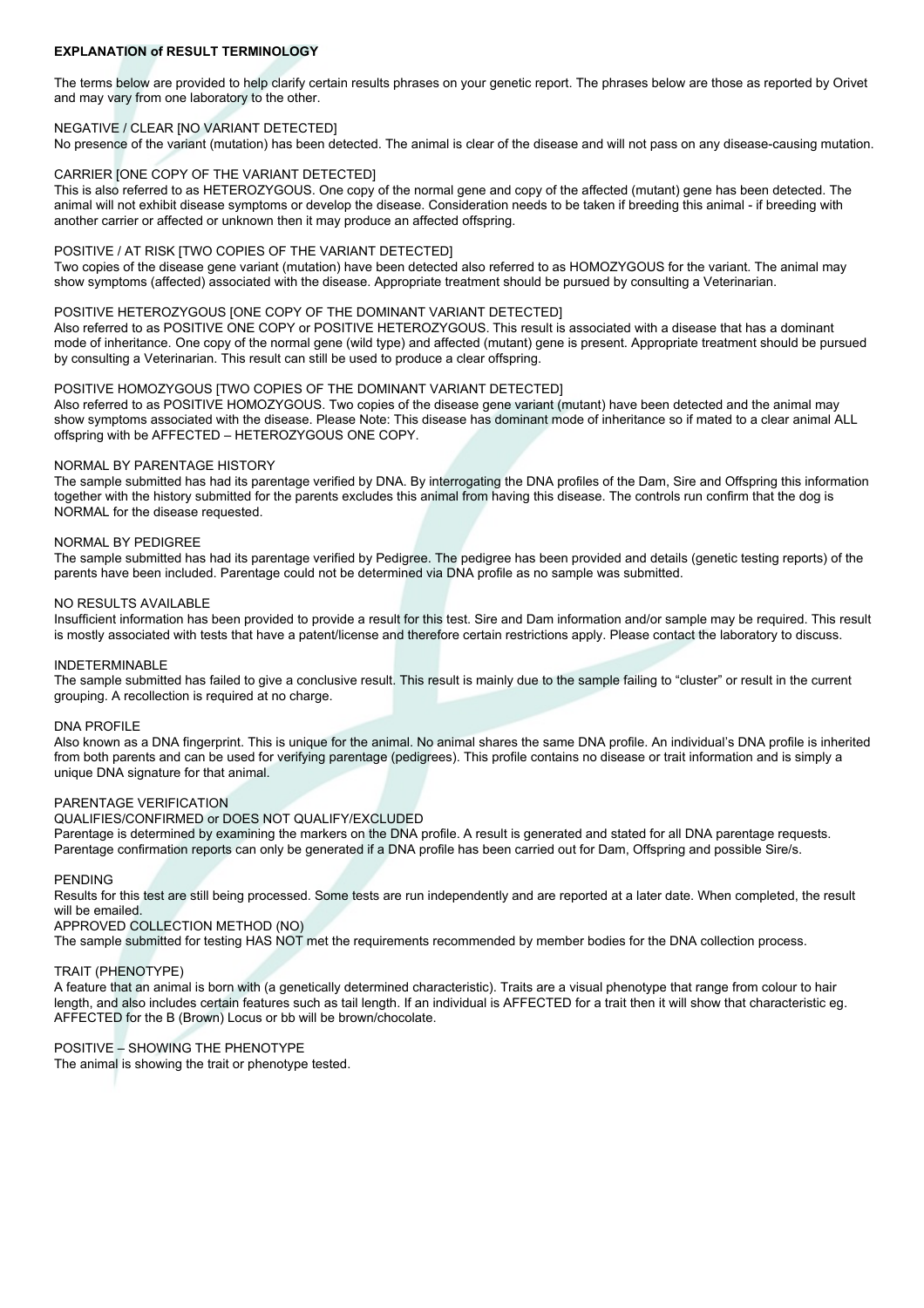### **CLARIFICATION OF GENETIC TESTING**

The goal of genetic testing is to provide breeders with relevant information to improve breeding practices in the interest of animal health. However, genetic inheritance is not a simple process, and may be complicated by several factors. Below is some information to help clarify these factors.

**1)** Some diseases may demonstrate signs of what Geneticists call "genetic heterogeneity". This is a term to describe an apparently single condition that may be caused by more than one mutation and/or gene.

**2)** It is possible that there exists more than one disease that presents in a similar fashion and segregates in a single breed. These conditions although phenotypically similar - may be caused by separate mutations and/or genes.

**3)** It is possible that the disease affecting your breed may be what Geneticists call an "oligogenic disease". This is a term to describe the existence of additional genes that may modify the action of a dominant gene associated with a disease. These modifier genes may for example give rise to a variable age of onset for a particular condition, or affect the penetrance of a particular mutation such that some animals may never develop the condition.

The range of hereditary diseases continues to increase and we see some that are relatively benign and others that can cause severe and/or fatal disease. Diagnosis of any disease should be based on pedigree history, clinical signs, history (incidence) of the disease and the specific genetic test for the disease.

Penetrance of a disease will always vary not only from breed to breed but within a breed, and will vary with different diseases. Factors that influence penetrance are genetics, nutrition and environment. Although genetic testing should be a priority for breeders, we strongly recommend that temperament and phenotype also be considered when breeding.

**Orivet Genetic Pet Care** aims to frequently update breeders with the latest research from the scientific literature. If breeders have any questions regarding a particular condition, please contact us on **(03) 9534 1544** or **admin@orivet.com** and we will be happy to work with you to answer any relevant questions.

This report has been generated by Orivet Genetic Pet Care (Case Number : 19220145)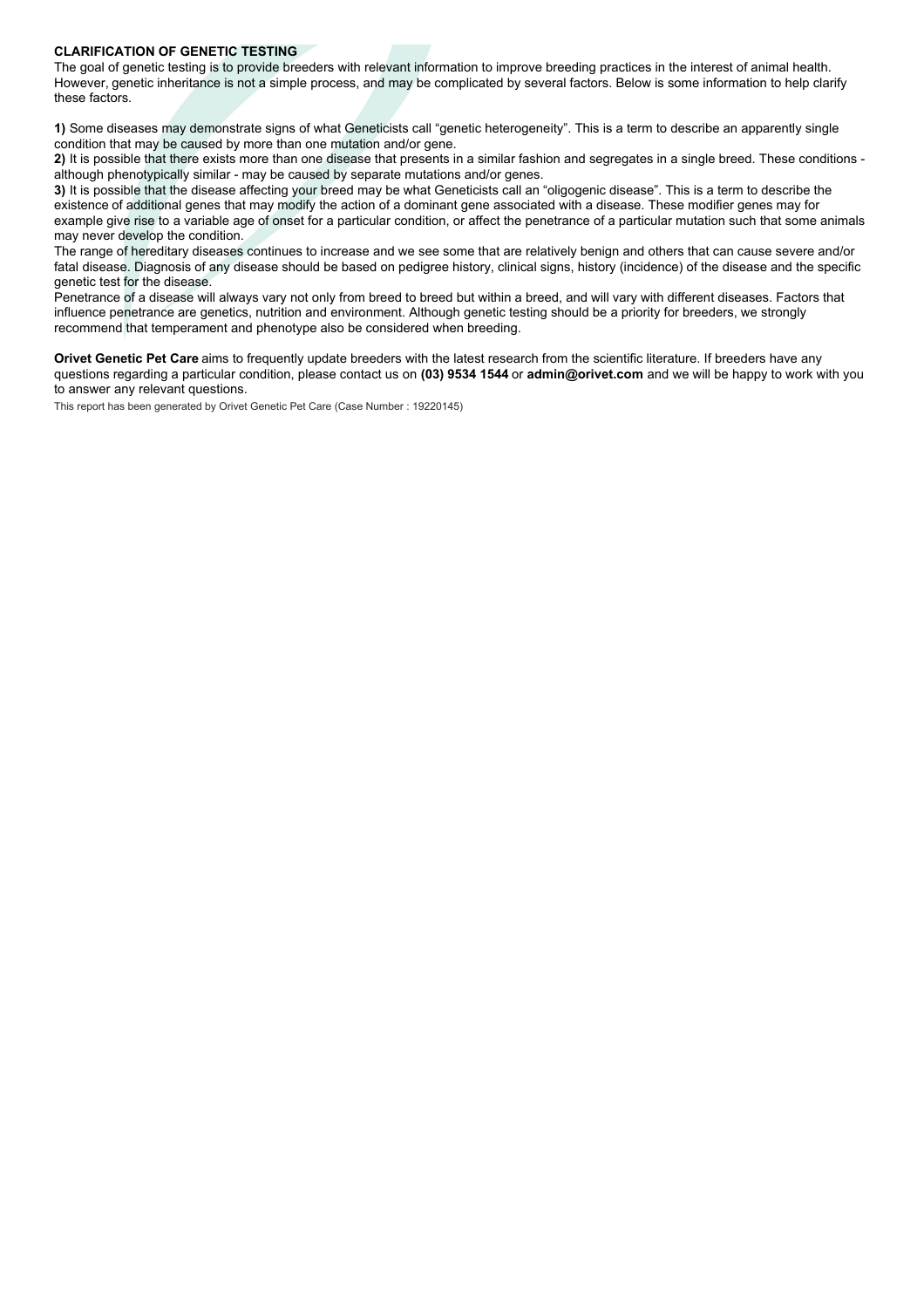# **GENETIC COMPREHENSIVE REPORT**



## **OWNER'S DETAILS**

Katalin Bodo Jozsef Attila u 48 HUNGARY!!!!!! Siofok 8600 Hungary

## **COLLECTION DETAILS**

| Case Number                    | : 19220145       |
|--------------------------------|------------------|
| Date of Test                   | 22nd Jan<br>2020 |
| Collected By                   |                  |
| <b>Approved Collection: NO</b> |                  |

## **ANIMAL'S DETAILS**

| <b>Registered Name</b>            | : IT Albafeles Darcy |
|-----------------------------------|----------------------|
| Pet Name                          | : Darcy              |
| Registration Number: HU-0294-2020 |                      |
| <b>Breed</b>                      | : Birman             |
| Microchip Number                  | : 380260004161418    |
| Sex                               | ∶ Intact Male        |
| Date of Birth                     | : 14th Oct 2018      |
| Colour                            | : SBI n=seal point   |

Sample with Lab ID Number 19220145 was received at Orivet Genetics, DNA was extracted and analysed with the following *result reported:*

# **DNA PROFILE**

CHRA1.47652232 A A CHRA1.56489899 G G CHRA1.58274661 G G CHRA2.203770 C CHRA2.1272402726 G GHRA2.147658 A CHRA2.171182940 A GHRA2.177546929 A CHRA2.177547558 A CHRA2.17754938 A CHRA2.17754938 A CHRA2.17754938 A CHRA2.17754

enetic

# **RESULTS REVIEWED & CONFIRMED BY:**

Dr. Noam Pik BVSc, BMVS, MBA, MACVS

George Sofronidis BSc(Hons)

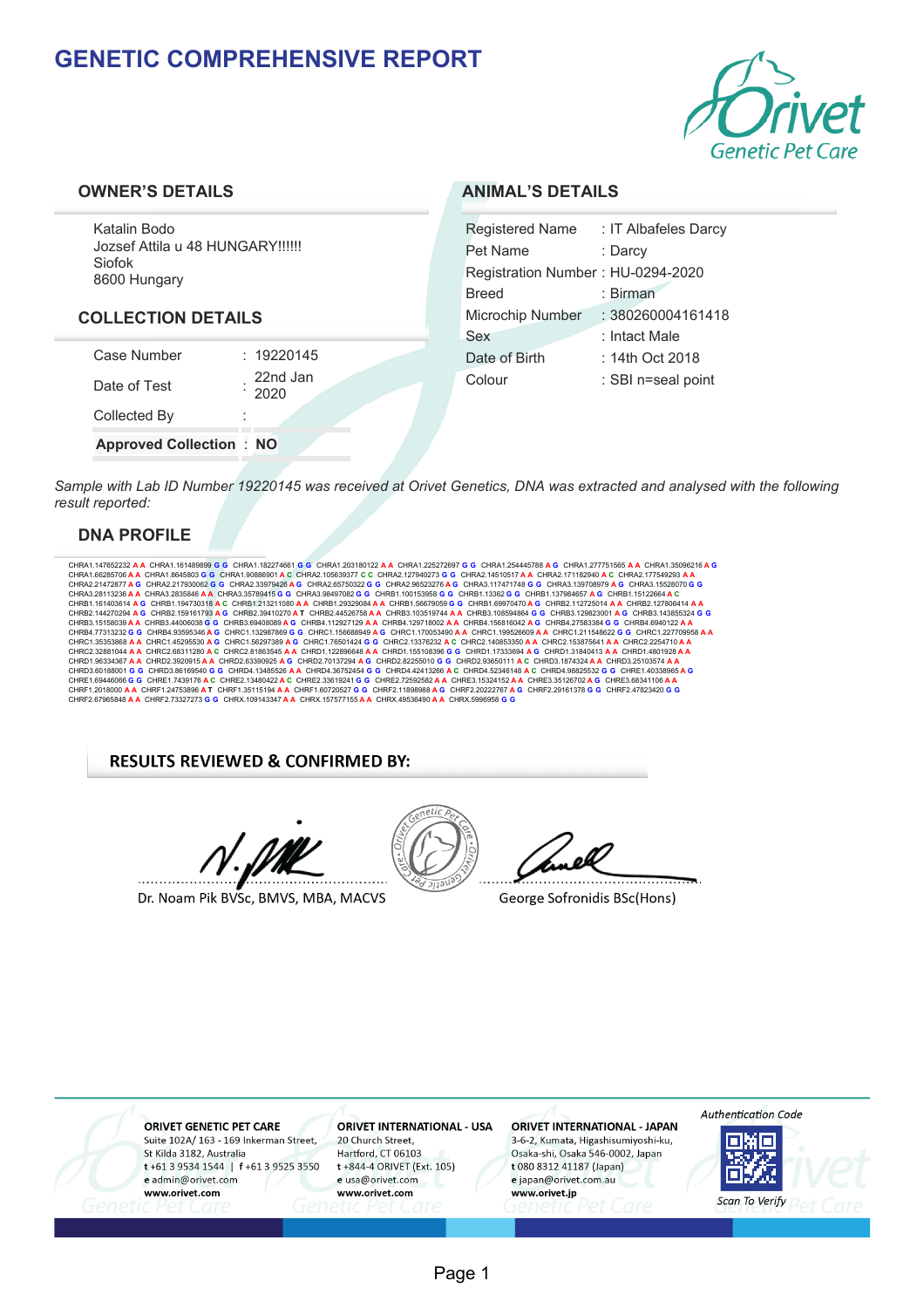# **GENETIC ANALYSIS**

Sample with Lab ID Number 19220145 was received at Orivet Genetics, DNA was extracted and analysed with the following result reported:

| <b>Test Reported:</b>    | Hereditary Retinal Degeneration PRA (CEP290)        |
|--------------------------|-----------------------------------------------------|
| <b>Result:</b>           | NEGATIVE / CLEAR [NO VARIANT DETECTED] <sup>1</sup> |
| Gene:                    | <b>CEP290 on B4</b>                                 |
| <b>Variant Detected:</b> | $IVS50 + 9T > G$                                    |

 $1$  We have scanned the DNA and the genotype of this animal is NORMAL - no presence of the disease associated variant (mutation) has been detected. This result may also be referred to as NORMAL, "-/-" or "wild type (WT)" or "homozygous negative". The animal is clear of the disease and will not pass on the disease-causing variant. Can be mated with an untested animal and WILL NOT produce any positive/affected offspring.

Sample with Lab ID Number 19220145 was received at Orivet Genetics. DNA was extracted and analysed with the following result reported:

| <b>Test Reported:</b>    | Polycystic Kidney Disease                           |
|--------------------------|-----------------------------------------------------|
| <b>Result:</b>           | NEGATIVE / CLEAR [NO VARIANT DETECTED] <sup>1</sup> |
| Gene :                   | PKD <sub>1</sub>                                    |
| <b>Variant Detected:</b> | <b>Base Substitution C&gt;A</b>                     |

 $1$  We have scanned the DNA and the genotype of this animal is NORMAL - no presence of the disease associated variant (mutation) has been detected. This result may also be referred to as NORMAL, "-/-" or "wild type (WT)" or "homozygous negative". The animal is clear of the disease and will not pass on the disease-causing variant. Can be mated with an untested animal and WILL NOT produce any positive/affected offspring.

Sample with Lab ID Number 19220145 was received at Orivet Genetics, DNA was extracted and analysed with the following result reported:

| <b>Test Reported:</b>    | Hypertrophic Cardiomyopathy - Maine Coon            |
|--------------------------|-----------------------------------------------------|
| <b>Result:</b>           | NEGATIVE / CLEAR [NO VARIANT DETECTED] <sup>1</sup> |
| Gene:                    | <b>MYBPC</b>                                        |
| <b>Variant Detected:</b> | <b>Base Substitution G&gt;C</b>                     |

 $1$  We have scanned the DNA and the genotype of this animal is NORMAL - no presence of the disease associated variant (mutation) has been detected. This result may also be referred to as NORMAL, "-/-" or "wild type (WT)" or "homozygous negative". The animal is clear of the disease and will not pass on the disease-causing variant. Can be mated with an untested animal and WILL NOT produce any positive/affected offspring.

Sample with Lab ID Number 19220145 was received at Orivet Genetics, DNA was extracted and analysed with the following result reported:

| <b>Test Reported:</b>    | Hypertrophic Cardiomyopathy - Ragdoll               |
|--------------------------|-----------------------------------------------------|
| <b>Result:</b>           | NEGATIVE / CLEAR [NO VARIANT DETECTED] <sup>1</sup> |
| Gene:                    | <b>MYBPC</b>                                        |
| <b>Variant Detected:</b> | <b>Base Substitition C&gt;T</b>                     |

 $1$  We have scanned the DNA and the genotype of this animal is NORMAL - no presence of the disease associated variant (mutation) has been detected. This result may also be referred to as NORMAL, "-/-" or "wild type (WT)" or "homozygous negative". The animal is clear of the disease and will not pass on the disease-causing variant. Can be mated with an untested animal and WILL NOT produce any positive/affected offspring.

# **SAMPLE COLLECTION DETAILS**

**Case Number:** 19220145 **Date of Test:** 22nd Jan 2020 **Approved Collection Method:** NO **Collected By:** Collected By:

*Authentication Code*



*Scan To Verify*

This report has been generated by Orivet Genetic Pet Care - (Case Number : 19220145)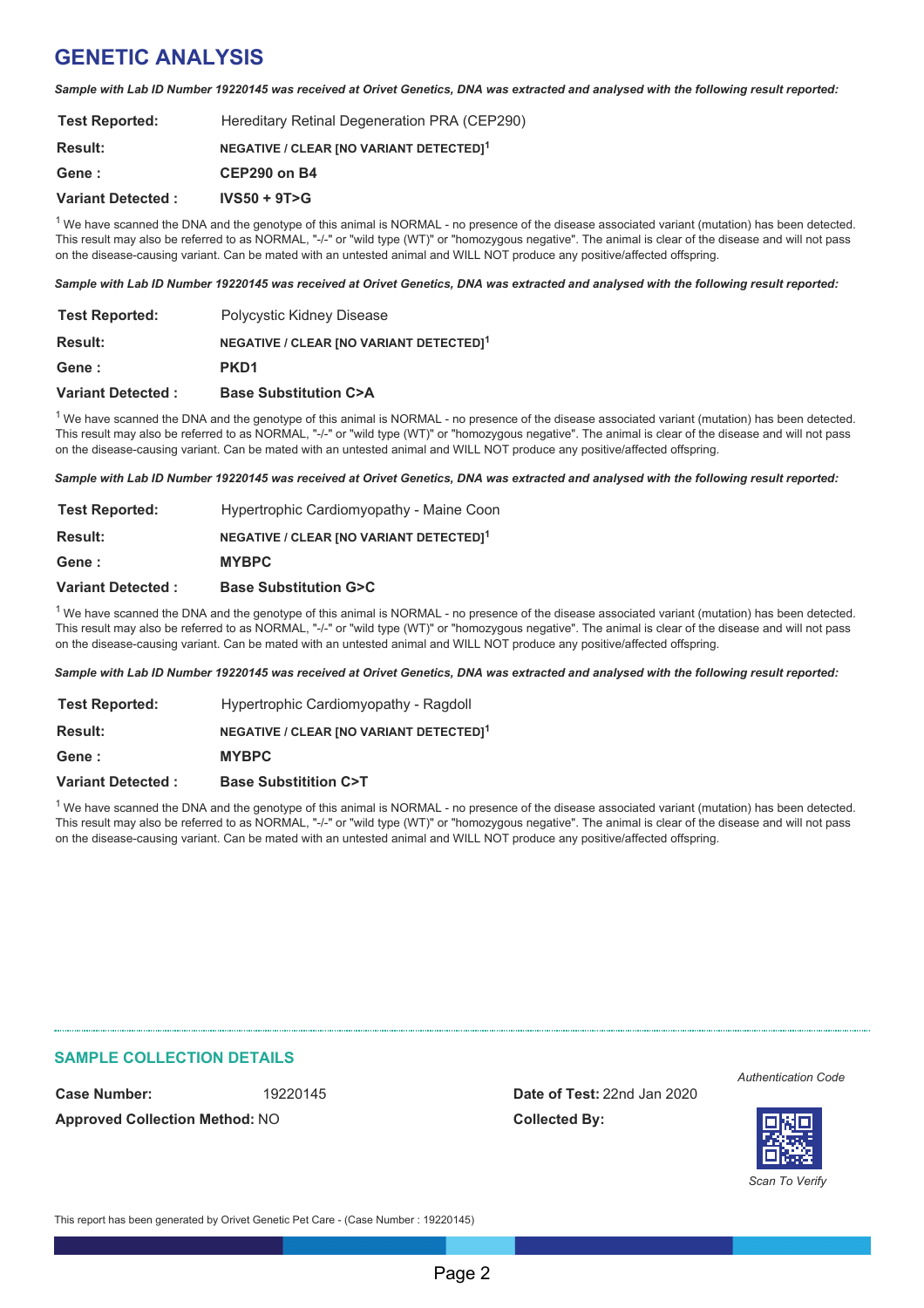Sample with Lab ID Number 19220145 was received at Orivet Genetics, DNA was extracted and analysed with the following result reported:

| <b>Test Reported:</b>    | Hypokalaemia Periodic Polymyopathy - Burmese        |
|--------------------------|-----------------------------------------------------|
| <b>Result:</b>           | NEGATIVE / CLEAR [NO VARIANT DETECTED] <sup>1</sup> |
| Gene:                    | WNK4                                                |
| <b>Variant Detected:</b> | <b>Base Substitution C&gt;T</b>                     |

<sup>1</sup> We have scanned the DNA and the genotype of this animal is NORMAL - no presence of the disease associated variant (mutation) has been detected. This result may also be referred to as NORMAL, "-/-" or "wild type (WT)" or "homozygous negative". The animal is clear of the disease and will not pass on the disease-causing variant. Can be mated with an untested animal and WILL NOT produce any positive/affected offspring.

# **SAMPLE COLLECTION DETAILS**

**Case Number:** 19220145 **Date of Test:** 22nd Jan 2020 **Approved Collection Method:** NO **Collected** By:

*Authentication Code*



This report has been generated by Orivet Genetic Pet Care - (Case Number : 19220145)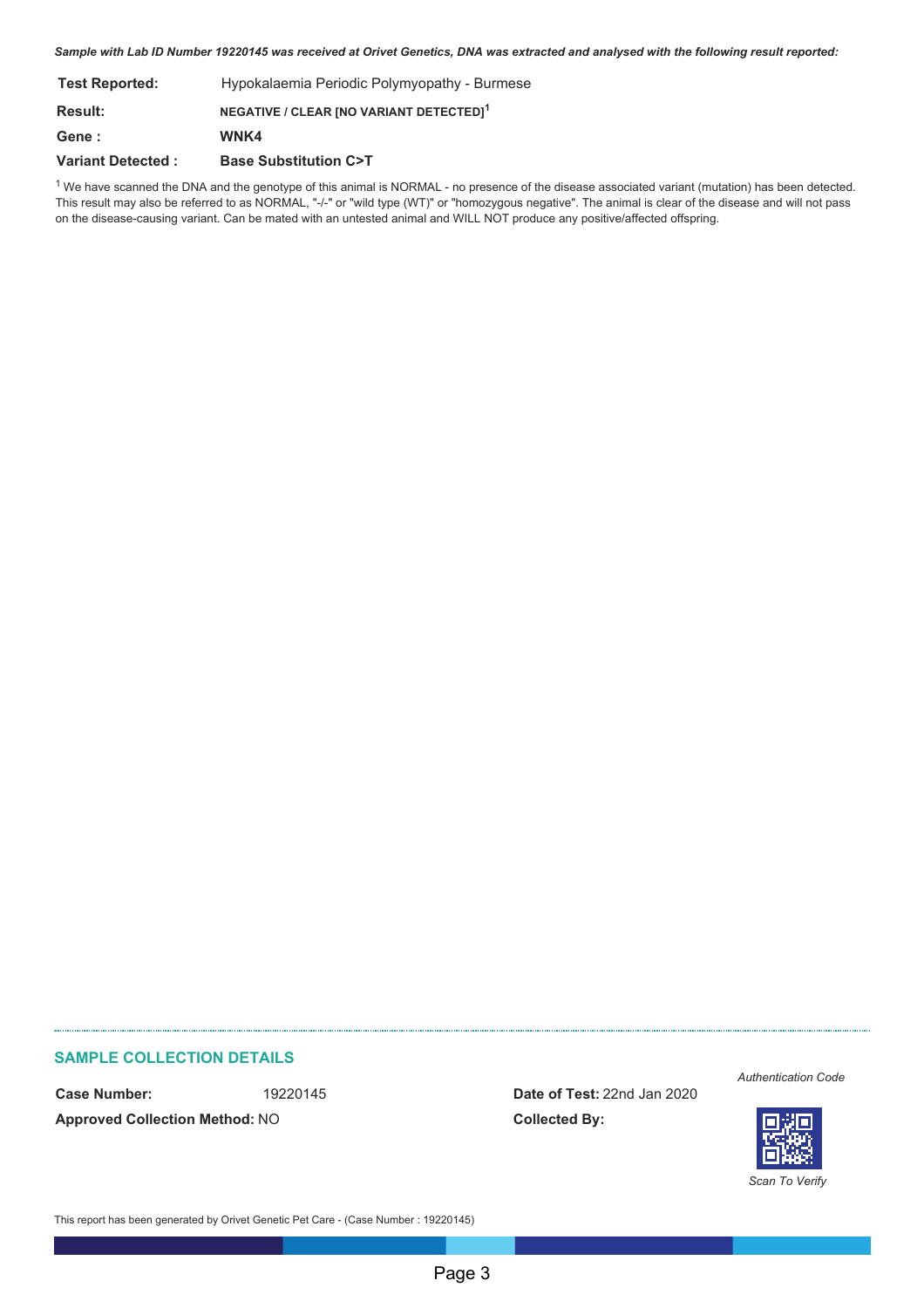### **EXPLANATION of RESULT TERMINOLOGY**

The terms below are provided to help clarify certain results phrases on your genetic report. The phrases below are those as reported by Orivet and may vary from one laboratory to the other.

## NEGATIVE / CLEAR [NO VARIANT DETECTED]

No presence of the variant (mutation) has been detected. The animal is clear of the disease and will not pass on any disease-causing mutation.

### CARRIER [ONE COPY OF THE VARIANT DETECTED]

This is also referred to as HETEROZYGOUS. One copy of the normal gene and copy of the affected (mutant) gene has been detected. The animal will not exhibit disease symptoms or develop the disease. Consideration needs to be taken if breeding this animal - if breeding with another carrier or affected or unknown then it may produce an affected offspring.

#### POSITIVE / AT RISK [TWO COPIES OF THE VARIANT DETECTED]

Two copies of the disease gene variant (mutation) have been detected also referred to as HOMOZYGOUS for the variant. The animal may show symptoms (affected) associated with the disease. Appropriate treatment should be pursued by consulting a Veterinarian.

#### POSITIVE HETEROZYGOUS [ONE COPY OF THE DOMINANT VARIANT DETECTED]

Also referred to as POSITIVE ONE COPY or POSITIVE HETEROZYGOUS. This result is associated with a disease that has a dominant mode of inheritance. One copy of the normal gene (wild type) and affected (mutant) gene is present. Appropriate treatment should be pursued by consulting a Veterinarian. This result can still be used to produce a clear offspring.

### POSITIVE HOMOZYGOUS [TWO COPIES OF THE DOMINANT VARIANT DETECTED]

Also referred to as POSITIVE HOMOZYGOUS. Two copies of the disease gene variant (mutant) have been detected and the animal may show symptoms associated with the disease. Please Note: This disease has dominant mode of inheritance so if mated to a clear animal ALL offspring with be AFFECTED – HETEROZYGOUS ONE COPY.

#### NORMAL BY PARENTAGE HISTORY

The sample submitted has had its parentage verified by DNA. By interrogating the DNA profiles of the Dam, Sire and Offspring this information together with the history submitted for the parents excludes this animal from having this disease. The controls run confirm that the dog is NORMAL for the disease requested.

#### NORMAL BY PEDIGREE

The sample submitted has had its parentage verified by Pedigree. The pedigree has been provided and details (genetic testing reports) of the parents have been included. Parentage could not be determined via DNA profile as no sample was submitted.

### NO RESULTS AVAILABLE

Insufficient information has been provided to provide a result for this test. Sire and Dam information and/or sample may be required. This result is mostly associated with tests that have a patent/license and therefore certain restrictions apply. Please contact the laboratory to discuss.

#### INDETERMINABLE

The sample submitted has failed to give a conclusive result. This result is mainly due to the sample failing to "cluster" or result in the current grouping. A recollection is required at no charge.

#### DNA PROFILE

Also known as a DNA fingerprint. This is unique for the animal. No animal shares the same DNA profile. An individual's DNA profile is inherited from both parents and can be used for verifying parentage (pedigrees). This profile contains no disease or trait information and is simply a unique DNA signature for that animal.

## **SAMPLE COLLECTION DETAILS**

**Case Number:** 19220145 **Date of Test:** 22nd Jan 2020 **Approved Collection Method:** NO **Collected By:**

*Authentication Code*



This report has been generated by Orivet Genetic Pet Care (Case Number : 19220145)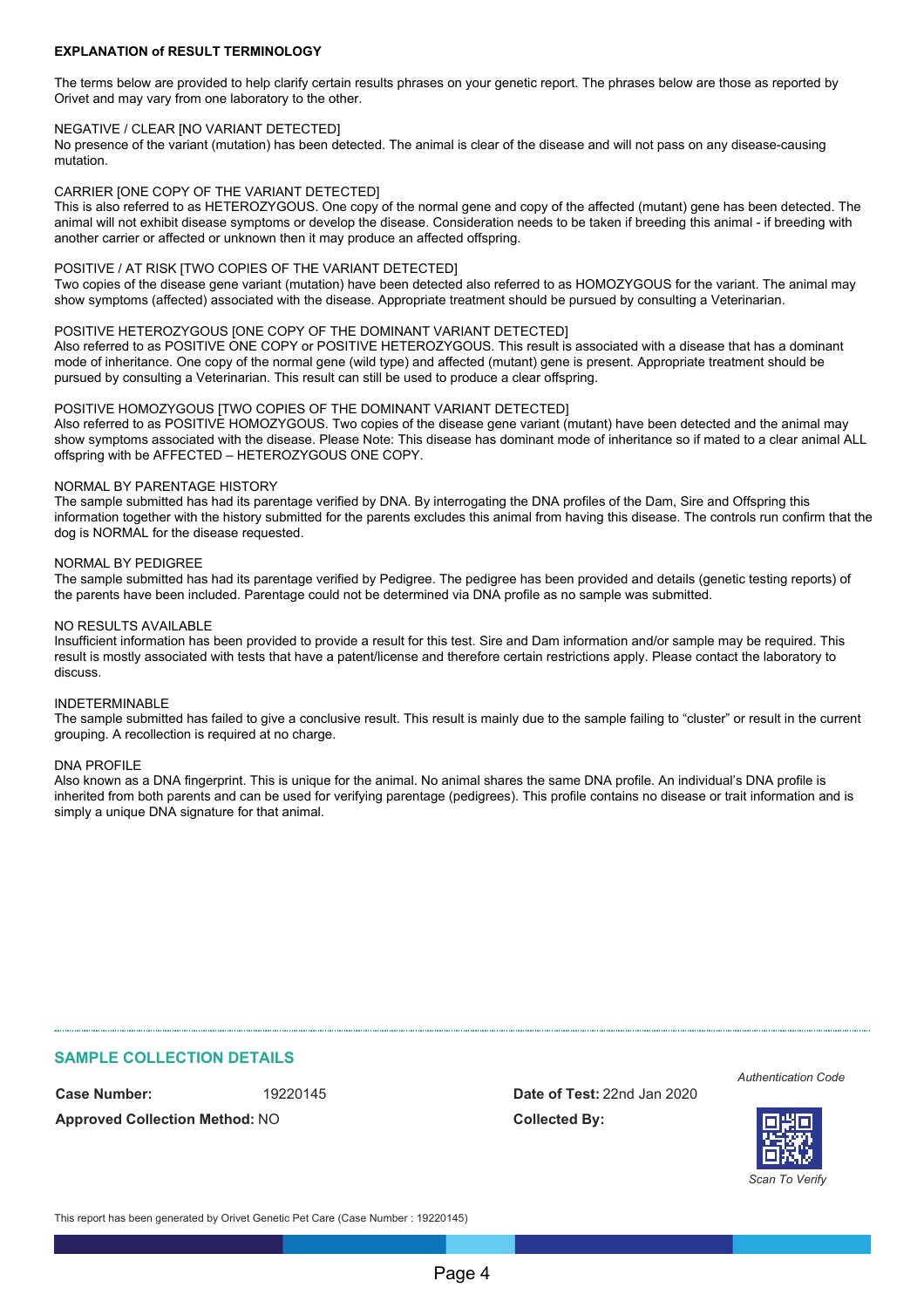### PARENTAGE VERIFICATION

QUALIFIES/CONFIRMED or DOES NOT QUALIFY/EXCLUDED

Parentage is determined by examining the markers on the DNA profile. A result is generated and stated for all DNA parentage requests. Parentage confirmation reports can only be generated if a DNA profile has been carried out for Dam, Offspring and possible Sire/s.

PENDING

Results for this test are still being processed. Some tests are run independently and are reported at a later date. When completed, the result will be emailed.

APPROVED COLLECTION METHOD (NO)

The sample submitted for testing HAS NOT met the requirements recommended by member bodies for the DNA collection process.

TRAIT (PHENOTYPE)

A feature that an animal is born with (a genetically determined characteristic). Traits are a visual phenotype that range from colour to hair length, and also includes certain features such as tail length. If an individual is AFFECTED for a trait then it will show that characteristic eg. AFFECTED for the B (Brown) Locus or bb will be brown/chocolate.

POSITIVE – SHOWING THE PHENOTYPE

The animal is showing the trait or phenotype tested.

## **SAMPLE COLLECTION DETAILS**

**Case Number:** 19220145 **Date of Test:** 22nd Jan 2020 **Approved Collection Method:** NO **Collected By:** Collected By:

*Authentication Code*



This report has been generated by Orivet Genetic Pet Care - (Case Number : 19220145)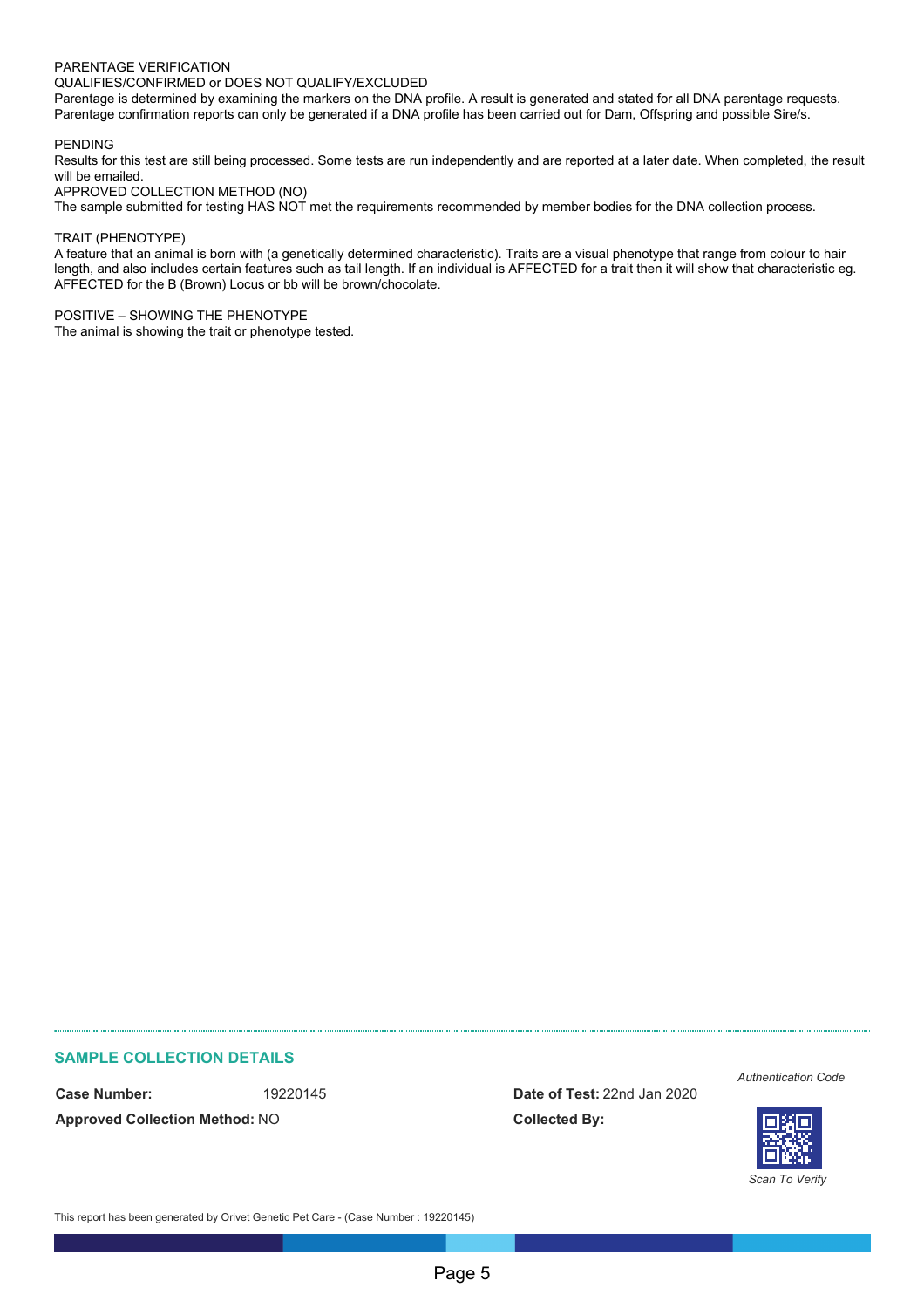## **CLARIFICATION OF GENETIC TESTING**

The goal of genetic testing is to provide breeders with relevant information to improve breeding practices in the interest of animal health. However, genetic inheritance is not a simple process, and may be complicated by several factors. Below is some information to help clarify these factors.

**1)** Some diseases may demonstrate signs of what Geneticists call "genetic heterogeneity". This is a term to describe an apparently single condition that may be caused by more than one mutation and/or gene.

**2)** It is possible that there exists more than one disease that presents in a similar fashion and segregates in a single breed. These conditions - although phenotypically similar - may be caused by separate mutations and/or genes.

**3)** It is possible that the disease affecting your breed may be what Geneticists call an "oligogenic disease". This is a term to describe the existence of additional genes that may modify the action of a dominant gene associated with a disease. These modifier genes may for example give rise to a variable age of onset for a particular condition, or affect the penetrance of a particular mutation such that some animals may never develop the condition. The range of hereditary diseases continues to increase and we see some that are relatively benign and others that can cause severe and/or fatal disease. Diagnosis of any disease should be based on pedigree history, clinical signs, history (incidence) of the disease and the specific genetic test for the disease.

Penetrance of a disease will always vary not only from breed to breed but within a breed, and will vary with different diseases. Factors that influence penetrance are genetics, nutrition and environment. Although genetic testing should be a priority for breeders, we strongly recommend that temperament and phenotype also be considered when breeding.

**Orivet Genetic Pet Care** aims to frequently update breeders with the latest research from the scientific literature. If breeders have any questions regarding a particular condition, please contact us on **(03) 9534 1544** or **admin@orivet.com** and we will be happy to work with you to answer any relevant questions.

# **SAMPLE COLLECTION DETAILS**

**Case Number:** 19220145 **Date of Test:** 22nd Jan 2020 **Approved Collection Method:** NO **Collected** By:

*Authentication Code*



*Scan To Verify*

This report has been generated by Orivet Genetic Pet Care (Case Number : 19220145)